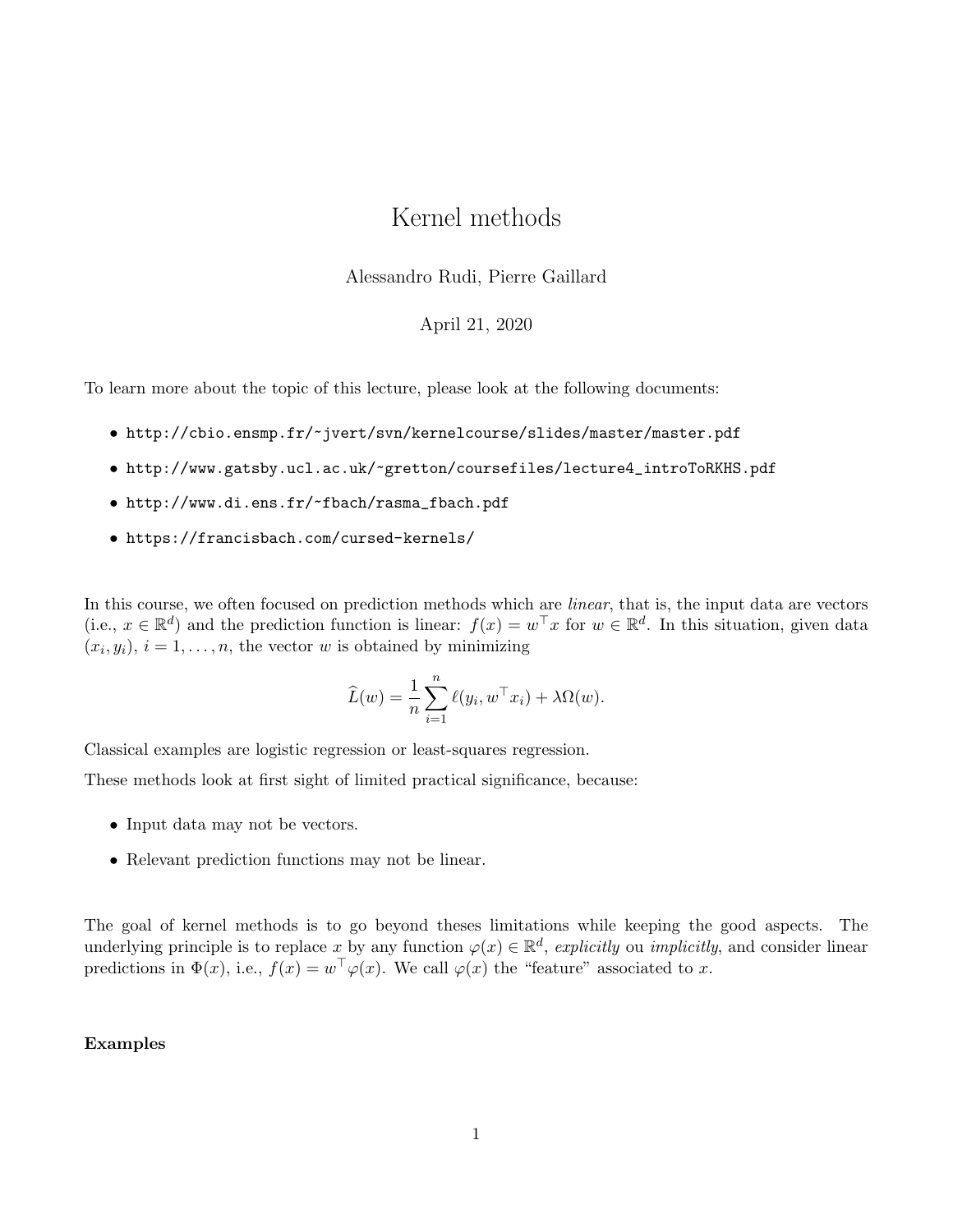1. Linear regression.  $\varphi(x) = x$  and  $x \in \mathbb{R}^d$  in this way we have linear models, as expected, indeed

$$
f(x) = w^{\top} x = \sum_{j=1}^{d} w_j x_j,
$$

2. Polynomial regression of degree r. when  $x \in \mathbb{R}$ . In this case we have  $\varphi(x) \in \mathbb{R}^r$  defined as  $\varphi(x) =$  $(1, x, x^2, \ldots, x^r)$  leading to general polynomials of degree at most r,

$$
f(x) = w^{\top} \varphi(x) = \sum_{j=1}^{r} w_j(\varphi(x))_j = \sum_{j=1}^{r} w_j x^j.
$$

3. Polynomial multivariate regression of degree r. By considering  $x \in \mathbb{R}^d$  and

$$
\varphi(x) = \left(x_1^{\alpha_1} \cdots x_d^{\alpha_d}\right)_{\sum_{i=1}^d \alpha_i = r} .
$$

In this situation,  $p = \binom{d+r-1}{r}$  $\binom{r-1}{r}$  (number of k-combinations with repetitions from a set with cardinality d), can be too big for an explicit representation to be feasible.

4. Generic set of functions. Let  $\phi_1, \ldots, \phi_r : \mathbb{R}^d \to \mathbb{R}$  be a set of functions of interest (e. g. a subset of the fourier basis), then we define  $\varphi(x) \in \mathbb{R}^r$  as  $\varphi(x) = (\phi_1(x), \dots, \phi_r(x))$  and so

$$
f(x) = w^{\top} \varphi(x) = \sum_{j=1}^{r} w_j \phi_j(x)
$$

### 1 Representer theorem

The question is if there exists an easier representation for  $w$  in terms of the observed feature maps  $\varphi(x_1),\ldots,\varphi(x_n)$ , given a dataset  $x_1,\ldots,x_n \in \mathbb{R}^d$ . I.e., we want to know if it is possible to characterize the minimum  $\hat{w}$  of

$$
\widehat{L}(w) = \frac{1}{n} \sum_{i=1}^{n} \ell(y_i, w^{\top} \varphi(x_i)) + \lambda w^{\top} w
$$

in the form of  $\hat{w} = \sum_{i=1}^{n} \alpha_i \varphi(x_i)$ , with  $\alpha_i \in \mathbb{R}$  for  $i = 1, ..., n$ . The following theorem guarantees such characterization under basic properties of  $\tilde{L}$ .

#### Theorem 1 (Representer theorem, 1971).

Let  $\varphi: \mathfrak{X} \to \mathbb{R}^d$ . Let  $(x_1, \ldots, x_n) \in \mathfrak{X}^n$ , and assume  $\Psi: \mathbb{R}^{n+1} \to \mathbb{R}$  strictly increasing with respect to the last variable, then the minimum of

$$
\widehat{L}(w) := \Psi(w^\top \varphi(x_1), ..., w^\top \varphi(x_n), w^\top w),
$$

is attained for  $w = \sum_{i=1}^n \alpha_i \varphi(x_i)$  with  $\alpha \in \mathbb{R}^n$ .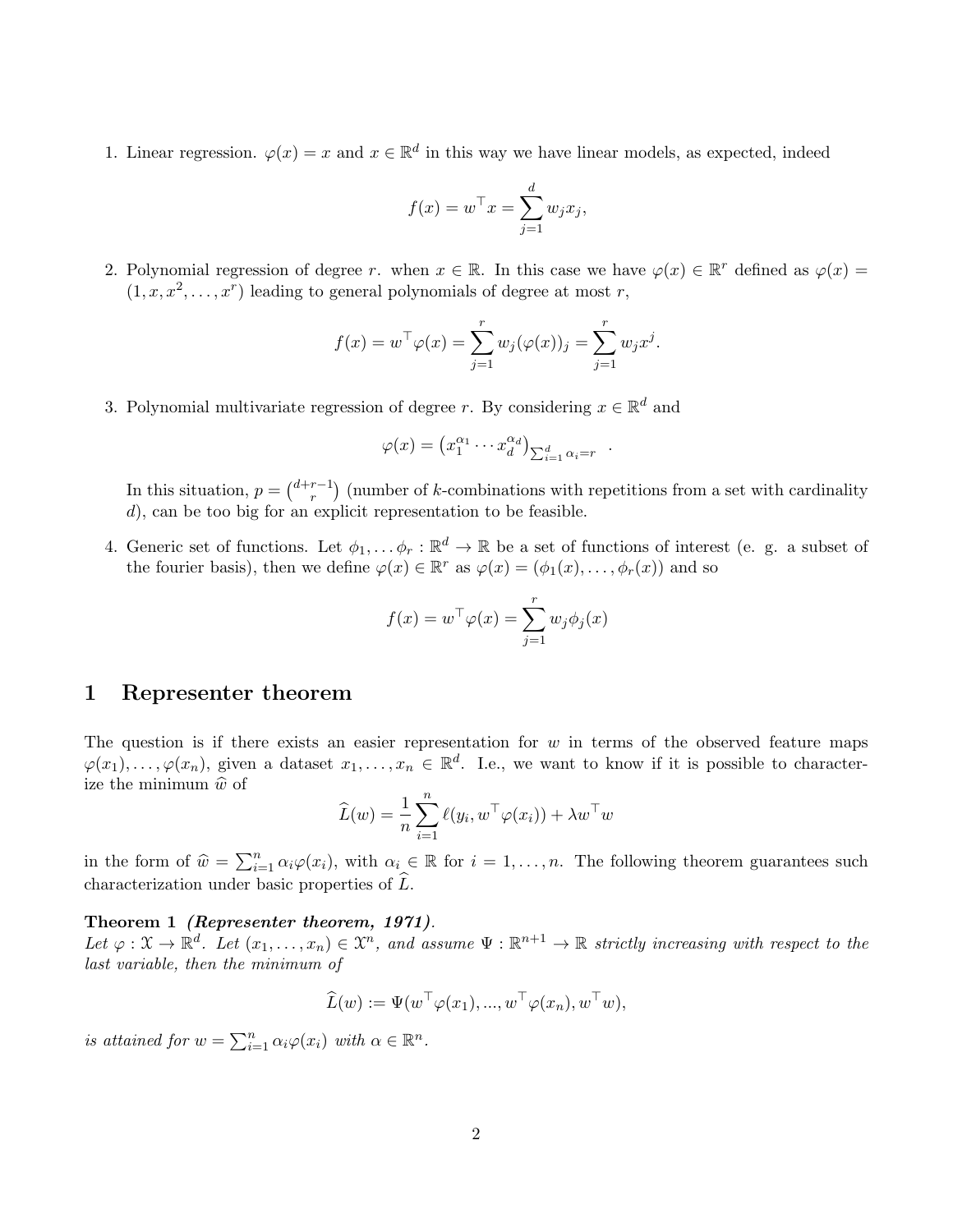**Proof** Let  $w \in \mathbb{R}^d$ , and  $\mathcal{F}_D = \{\sum_{i} \alpha_i \varphi_i(x_i) \mid \alpha \in \mathbb{R}^n\}$ . Let  $w_D \in \mathcal{F}_D$  and  $w_\perp \in \mathcal{F}_D^\perp$  such that  $w = w_D + w_\perp$ , then  $\forall i, w^{\top} \varphi(x_i) = w_D^{\top} \varphi(x_i) + w_{\perp}^{\top} \varphi(x_i)$  with  $w_{\perp}^{\top} \varphi(x_i) = 0$ .

From Pythagoreas theorem, we get:  $w^{\top}w = w_D^{\top}w_D^2 + w_{\perp}^{\top}w_{\perp}$ . Therefore we have:

$$
\Psi(w^{\top}\varphi(x_1),...,w^{\top}\varphi(x_n),w^{\top}w) = \Psi(w_{D}^{\top}\varphi(x_1),...,w_{D}^{\top}\varphi(x_n),w_{D}^{\top}w_D+w_{\perp}^{\top}w_{\perp}) \geq \Psi(w_{D}^{\top}\varphi(x_1),...,w_{D}^{\top}\varphi(x_n),w_{D}^{\top}w_D).
$$

Thus

 $w$ 

$$
\inf_{w \in \mathbb{R}^d} \Psi(w^\top \varphi(x_1), ..., w^\top \varphi(x_n), w^\top w) = \inf_{w \in \mathcal{F}_D} \Psi(w^\top \varphi(x_1), ..., w^\top \varphi(x_n), w^\top w).
$$

 $\blacksquare$ 

**Corollary** 1  $For \lambda > 0$ ,  $\min_{w \in \mathbb{R}^d} \frac{1}{n}$  $\frac{1}{n} \sum \ell(y_i, w^\top \varphi(x_i)) + \frac{\lambda}{2} w^\top w$  is attained at  $w = \sum_{i=1}^n \alpha_i \varphi(x_i)$ .

- It is important to note that there is no assumption on  $\ell$  (no convexity).
- This result is extendable to Hilbert spaces (RKHS) (see next section).

#### 1.1 Finite dimensional representation of the learning problem

Since by representer theorem we know that the minimum of  $\hat{L}$  is of the form  $w = \sum_{i=1}^{n} \alpha_i \varphi(x_i)$  we can directly optimize this characterization, i.e. we can then write:

$$
\min_{w \in \mathbb{R}^r} \frac{1}{n} \sum \ell(y_i, w^\top \varphi(x_i)) + \frac{\lambda}{2} w^\top w = \min_{\alpha \in \mathbb{R}^n} \frac{1}{n} \sum \ell(y_i, (K\alpha)_i) + \frac{\lambda}{2} \alpha^\top K \alpha.
$$

where K is a  $n \times n$  matrix with values

$$
K_{ij} = \varphi(x_i)^\top \varphi(x_j).
$$

Indeed

$$
\varphi(x_i)^\top w = \sum_{j=1}^n \alpha_j \varphi(x_i)^\top \varphi(x_j) = (K\alpha)_i,
$$

moreover

$$
||w||^2 = w^{\top}w = \sum_{i,j=1}^n \alpha_i \alpha_j \varphi(x_i)^{\top} \varphi(x_j) = \alpha^{\top} K \alpha.
$$

Finally we have a closed form representation also for the function evaluation. Define the kernel function  $k(x, x') = \varphi(x)^\top \varphi(x')$ , we have

$$
f(x) = w^{\top} \varphi(x) = \sum_{i=1}^{n} \alpha_i \varphi(x_i)^{\top} \varphi(x) = \sum_{i=1}^{n} \alpha_i k(x_i, x).
$$

**Remark: Kernel Trick.** The whole learning problem can be written in terms of the kernel  $k$ , indeed  $f$ depends only on k, L depends on K and  $K_{ij} = k(x_i, x_j)$ . Then we have the so called kernel trick, i.e. we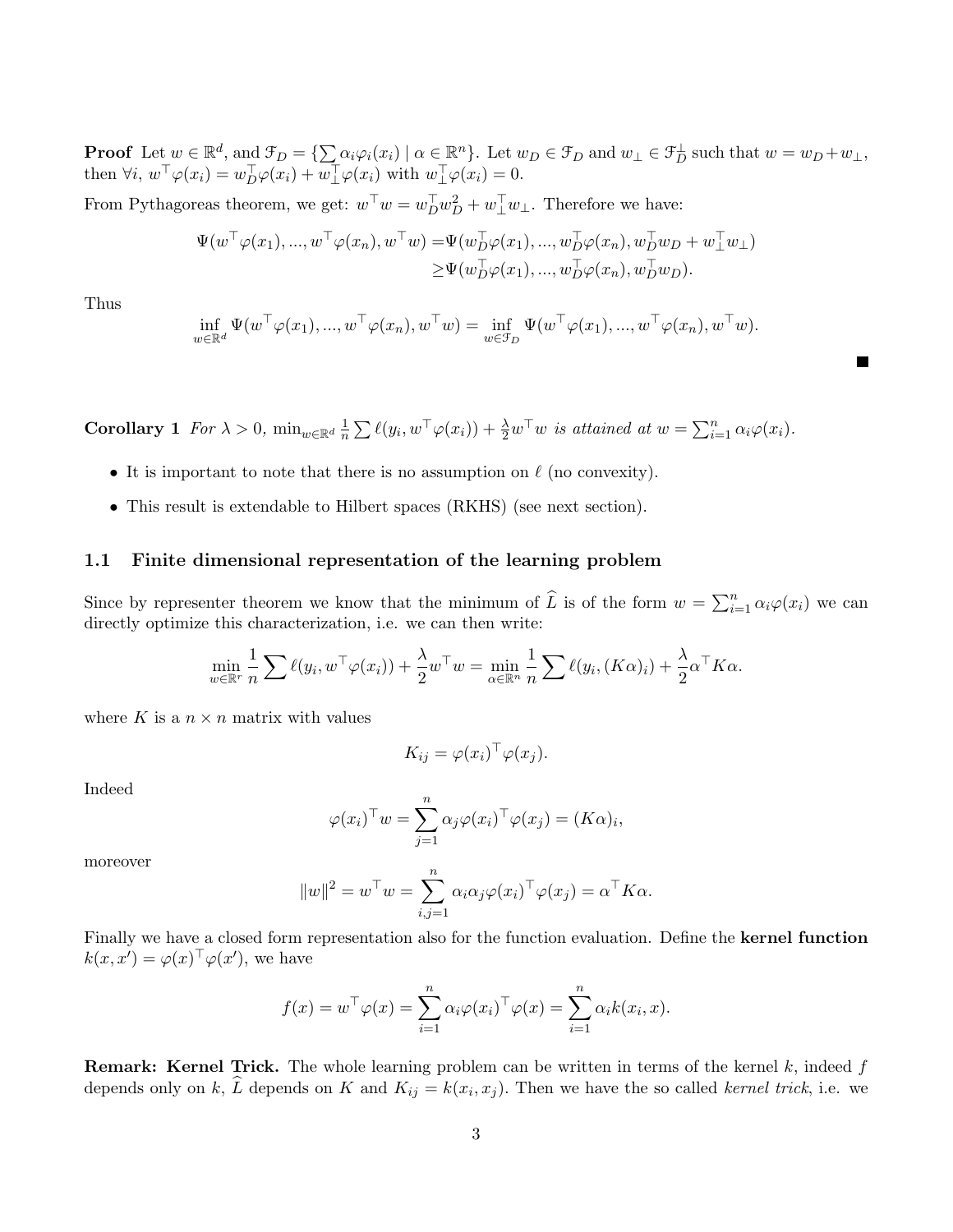don't need to compute explicitly the features  $\varphi$  to be able to represent and solve the learning problem, we need just to be able to compute their inner product.

Example: Power of the kernel trick, infinite dimensional feature maps. Consider  $X = [-1,1]$ and the feature map

$$
\varphi(x) = (1, x, x^2, \dots).
$$

The resulting model space would have the form

$$
f(x) = \sum_{j \in \mathbb{N}} w_j x^j,
$$

with  $\sum_{j\in\mathbb{N}}w_j^2<\infty$ , corresponding to the set of the analytic functions on  $(-1,1)$ , that is a very rich space. In particular it is dense in the space of continuous functions. However it is not possible to compute  $\varphi(x)$ explicitly since it is infinite dimensional. The kernel trick provides an elegant way to compute the solution of the learning problem in closed form, indeed the inner product can be computed in closed form in  $O(1)$ ,

$$
k(x, x') = \varphi(x)^\top \varphi(x') = \sum_{j \in \mathbb{N}} x^j x'^j = \frac{1}{1 - xx'}.
$$

The kernel trick allows to:

- replace  $\mathbb{R}^d$  by  $\mathbb{R}^n$ ; this is interesting when d is very large.
- separate the representation problem (design a kernel on a set  $\mathfrak{X}$ ) and algorithms and analysis (which only use the kernel matrix  $K$ ).

## 2 Kernels

Since the learning problem is completely defined in terms of the kernel function, the explicit knowledge of the feature map is not required anymore. In particular given a function  $k : X \times X \to \mathbb{R}$ , to use it in a learning problem, we need to be sure that it is a *positive definite kernel*, i.e., that there exists a feature map  $\varphi$  such that

$$
k(x, x') = \varphi(x)^\top \varphi(x'), \quad \forall \ x, x' \in X.
$$

Kernel functions admits many characterizations

• Characterization in terms of positive-definitness:  $k$  is a positive definite kernel if and only if the kernel matrix K ispositive semi-definite (i.e. all their eigenvalues are non-negative) for all  $n \in \mathbb{N}$ and  $x_1, \ldots, x_n \in X$ .

#### Theorem 2 (Aronszajn, 1950)

k is a positive definite kernel if and only if there exists a Hilbert space  $\mathcal{F}$ , and  $\varphi : \mathcal{X} \to \mathcal{F}$  such that  $\forall x, y, k(x, y) = \langle \varphi(x), \varphi(y) \rangle.$ 

•  $\mathcal F$  is called the "feature space", and  $\varphi$  the "feature map".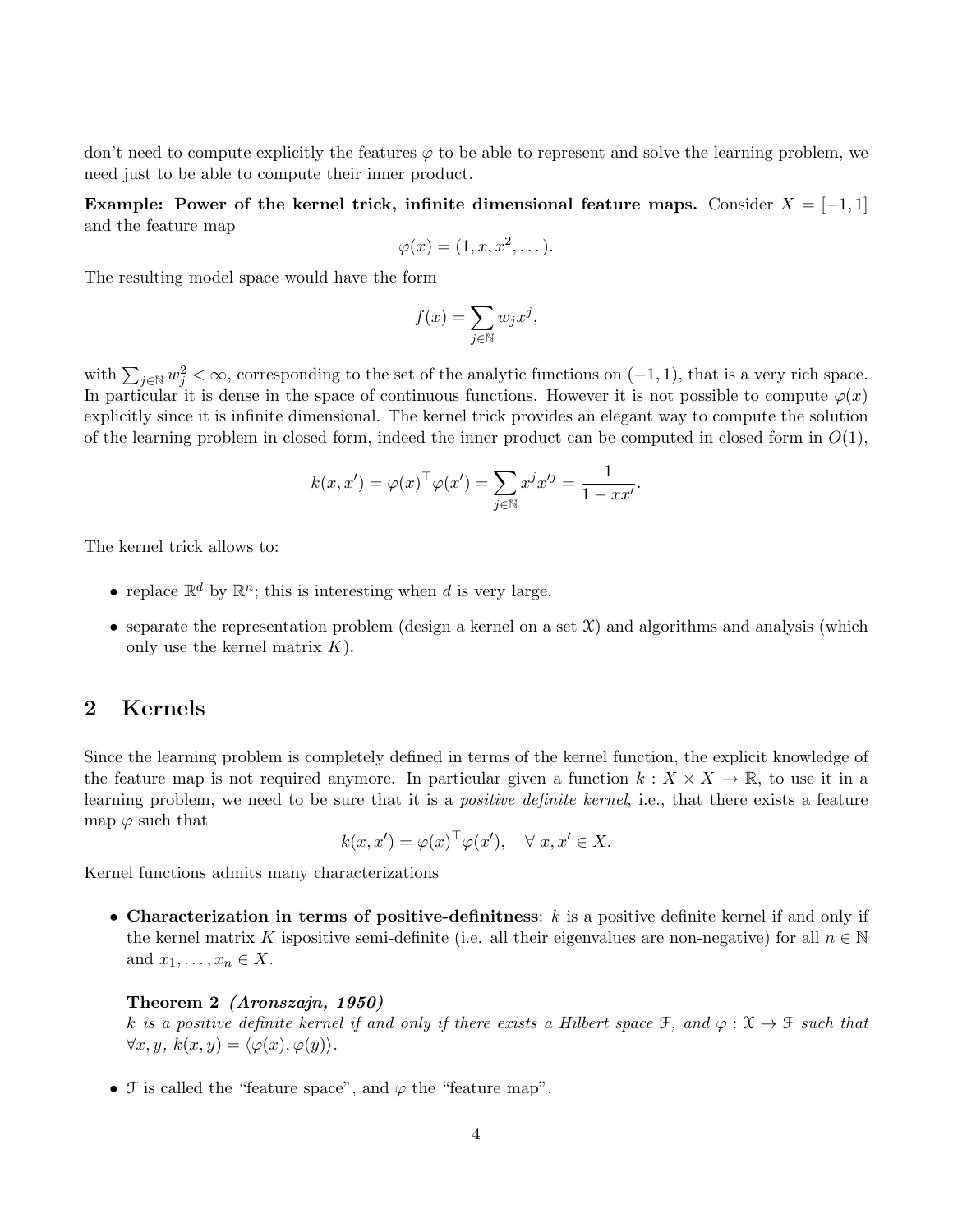- Simple properties (to be done as exercises): the sum and product of kernels are kernels. What are their associated feature space and feature map?
- Linear kernel:  $k(x, y) = x^\top y$
- Polynomial kernel: the kernel  $k(x, y) = (x^{\top}y)^{r}$  can be expanded as:

$$
k(x,y) = (\sum_{i=1}^{d} x_i y_i)^r = \sum_{\alpha_1 + \dots + \alpha_p = r} {r \choose \alpha_1, ..., \alpha_p} \frac{(x_1 y_1)^{\alpha_1} ... (x_p y_p)^{\alpha_p}}{(x_1^{\alpha_1} ... x_p^{\alpha_p})(y_1^{\alpha_1} ... y_p^{\alpha_p})}
$$

We have:  $\Phi(x) = \left\{ \begin{pmatrix} x \\ y \end{pmatrix} \right\}^T$  $\left(\frac{r}{\alpha_1,\ldots,\alpha_p}\right)^{\frac{1}{2}} x_1^{\alpha_1} \ldots x_p^{\alpha_p}$ . Exercise: how can we go beyond homogeneous polynomials?

• Translation-invariant kernels on [0, 1].  $k(x, y) = q(x - y)$  where q is 1-periodic. k is a positive definite kernel if and only if the Fourier series of  $q$  is non-negative (using the complex representation), i.e.,

$$
k(x, y) = \nu_0 + \sum_{m \in \mathbb{N}} 2\nu_m \cos 2\pi mx \cos 2\pi my + 2\nu_m \sin 2\pi mx \sin 2\pi my
$$

with  $\nu \geqslant 0$ .

The (infinite-dimensional) feature vector is composed of  $\nu_0^{1/2}$  $\int_0^{1/2}$ , and of  $\sqrt{2\nu_m}$  cos  $2\pi mx$  and  $\sqrt{2\nu_m}$  sin  $2\pi mx$ , for  $m \geqslant 1$ .

If  $f(x)$  can be written  $f(x) = \Phi(x)^\top w$ , then

$$
||w||^{2} = \left(\int_{0}^{1} f(x)\right)^{2} + \sum_{m \geqslant 1} \frac{2}{\nu_{m}} \left(\int_{0}^{1} f(x) \cos 2\pi m x\right)^{2} + \frac{2}{\nu_{m}} \left(\int_{0}^{1} f(x) \sin 2\pi m x\right)^{2}.
$$

For  $\nu_m = \frac{1}{m^{2s}}$ ,  $m \geqslant 1$ , this norm is equal to

$$
||w||^{2} = \left(\int_{0}^{1} f(x)\right)^{2} + \frac{1}{(2\pi)^{2s}} \int_{0}^{2} |f^{(s)}(x)|^{2} dx
$$

and the kernel has an analytical expression  $k(x, y) = \nu_0 + (-1)^{s-1} \frac{(2\pi)^{2s}}{(2s)!} B_{2s}(\{x - y\})$ , where  $B_{2s}$  is Bernoulli's polynomial.

• Translation-invariant kernels on  $\mathbb{R}^d$ :  $\mathcal{X} = \mathbb{R}^d$ ,  $k(x, y) = q(x - y)$  with  $q : \mathbb{R}^d \to \mathbb{R}$ .

**Theorem 3** (Böchner): k is positive definite  $\Leftrightarrow q$  is the Fourier transform of a non-negative Borel measure  $\Leftarrow q \in L^1$  and its Fourier transform is non-negative.

**Proof** (partial) Let  $x_1, ... x_n \in \mathbb{R}^d$ , let  $\alpha_1, ..., \alpha_n \in \mathbb{R}$ ,

$$
\sum \alpha_s \alpha_j k(x_s, x_j) = \sum \alpha_s \alpha_j q(x_s - x_j)
$$
  
= 
$$
\sum \alpha_s \alpha_j \int \exp^{-i\omega^\top (x_s - x_j)} d\mu(\omega)
$$
  
= 
$$
\int (\sum \alpha_s \alpha_j \exp^{-i\omega^\top x_s} \exp^{-i\omega^\top x_j}) d\mu(\omega)
$$
  
= 
$$
\int |\sum \alpha_s \exp^{-i\omega^\top x_s}|^2 d\mu(\omega) \ge 0.
$$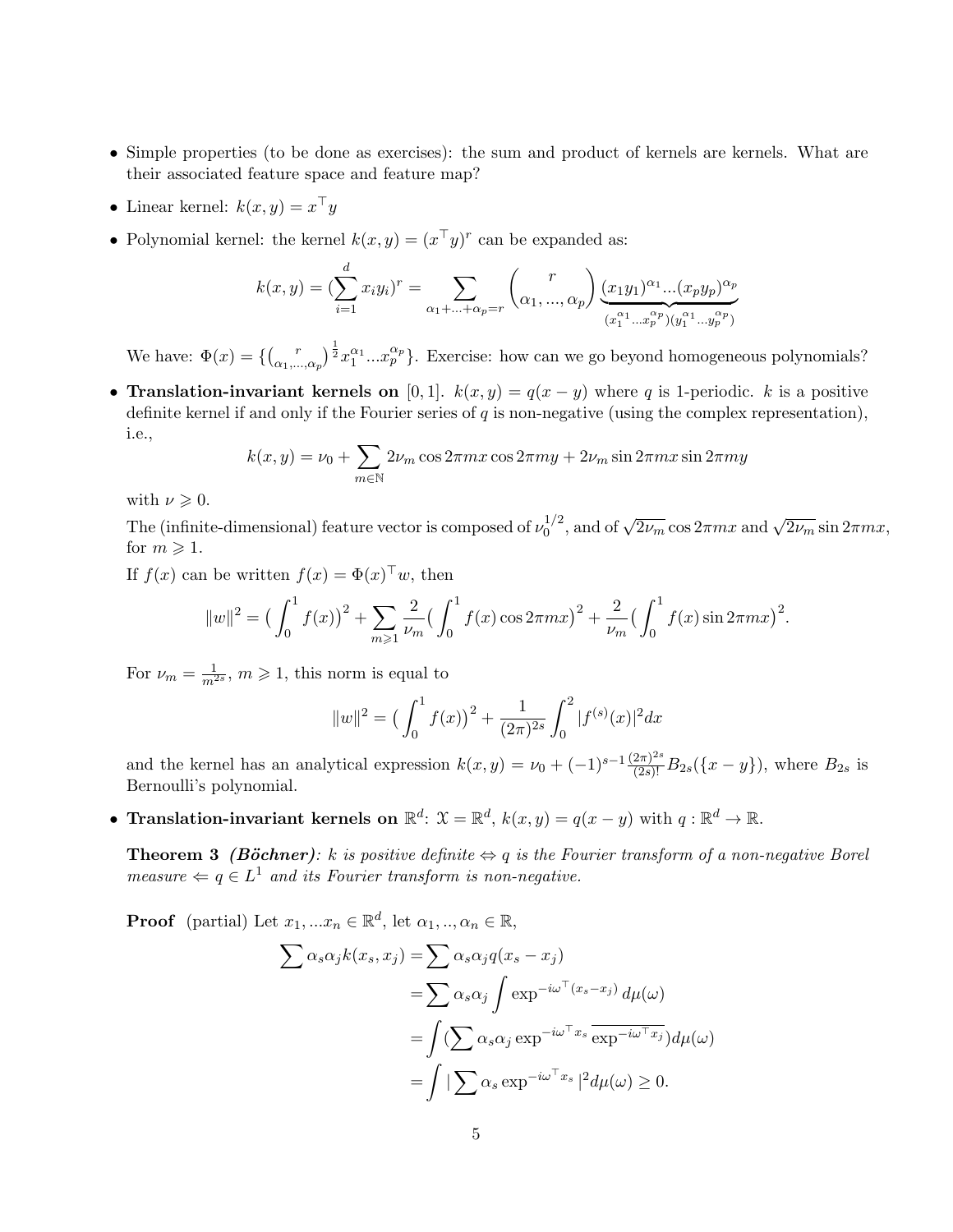**Construction of the norm.** Intuitive (non-rigorous) reasoning: if q is in  $L^1$ , then  $\hat{q}(\omega)$  exists and, with  $d\mu(\omega) = \hat{q}(\omega) d\omega$ , we have an evaluation procentation of with  $d\mu(\omega) = \hat{q}(\omega)d\omega$ , we have an explicit representation of

**The Second Second** 

$$
k(x,y) = \int \langle \sqrt{\widehat{q}(\omega)} \exp^{-i\omega^\top x}, \sqrt{\widehat{q}(\omega)} \exp^{-i\omega^\top x} \rangle d\omega = \int \langle \varphi_\omega(x), \varphi_\omega(y) \rangle d\omega = \langle \varphi(x), \varphi(y) \rangle.
$$

If we consider  $f(x) = \int \varphi_{\omega}(x)w_{\omega}d\omega$ , then  $w_{\omega} = \hat{f}(\omega)/\sqrt{\hat{q}(\omega)}$ , and the squared norm of w is equal to  $\int \frac{|\widehat{f}(w)|^2}{\widehat{g}(w)}$  $\frac{f(w)|^2}{\widehat{q}(w)}$  dw, where f denotes the Fourier transform of f.

Examples: Exponential kernel  $\exp(-\alpha |x-y|)$  and Gaussian kernel  $\exp(-\alpha |x-y|^2)$ .

- Many applications of the kernel trick!
	- Exercise: show that on  $\mathfrak{X} = \mathbb{R}^+$ ,  $k(x, y) = \min(x, y)$  and  $k(x, y) = \frac{xy}{x+y}$  are positive definite kernels.
- Non vectorial data (sequences, graphes, images).
	- Exercise: for X the set of all subsets of a given set V, show that  $k(A, B) = \frac{|A \cap B|}{|A \cup B|}$  is a positive definite kernel.
	- Examples of kernels on sequences

# 3 Ridge regression (mostly as an exercise)

We consider the optimization problem:

$$
\min_{w \in \mathbb{R}^d} \frac{1}{2n} \|y - \Phi w\|_2^2 + \frac{\lambda}{2} \|w\|_2^2.
$$

with  $\Phi \in \mathbb{R}^{n \times r} = (\varphi(x_1)^{\top}, \ldots, \varphi(x_n)^{\top})$  and  $y \in \mathbb{R}^n = (y_1, \ldots, y_n)$ . We can solve it in two ways (done as an execise):

- 1. Direct :  $\min_{w \in \mathbb{R}^d} \frac{1}{2n}$  $\frac{1}{2n} \|y - \Phi w\|_2^2 + \frac{\lambda}{2}$  $\frac{\lambda}{2} \|w\|_2^2$
- 2. With representer theorem :  $\min_{\alpha \in \mathbb{R}^n} \frac{1}{2n}$  $\frac{1}{2n}||y-K\alpha||_2^2 + \frac{\lambda}{2}$  $\frac{\lambda}{2}\alpha^{\top}K\alpha$
- 1. Using the representer theorem:

gradient with respect to  $\alpha$ :  $\frac{1}{n}K(K\alpha-y)+\lambda K\alpha=0 \Leftrightarrow (K^2+n\lambda K)\alpha=Ky \Leftrightarrow K((K+n\lambda I)\alpha-y)=0.$ If K is non invertible, the solution is not unique :  $\alpha = (K+n\lambda I)^{-1}y+Ker(K)$ . However the prediction is unique :  $K\alpha = K(K + n\lambda I)^{-1}y$ .